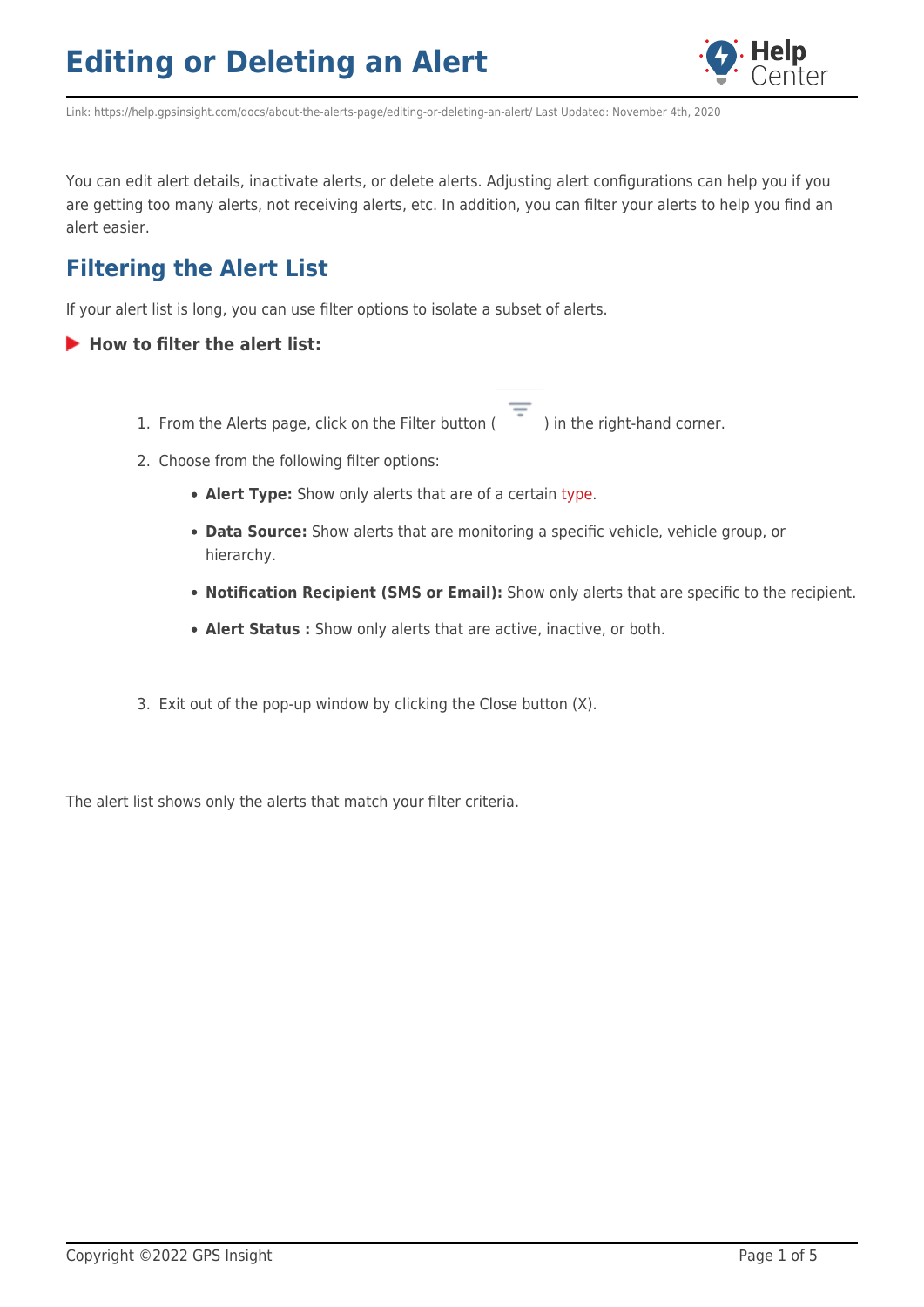

Link: https://help.gpsinsight.com/docs/about-the-alerts-page/editing-or-deleting-an-alert/ Last Updated: November 4th, 2020

|            |        | <b>New Alert</b> |
|------------|--------|------------------|
|            |        |                  |
|            | ACTIVE |                  |
| iit (inst) | Yes    |                  |
| er limit   | Yes    |                  |
|            | Yes    |                  |
|            | Yes    |                  |
|            | Yes    |                  |
|            | Yes    |                  |
|            | Yes    |                  |
|            | Yes    |                  |

### **Editing Alerts**

After you edit an alert, the alert will trigger the next time the conditions are met.

### **How to edit an alert:**

- 1. From the Alerts page, find the alert you would like to edit by using the Search field and entering the title of your alert or by tabbing through the pages of your created alerts after filtering the .
- 2. Hover your mouse over the alert, click the ellipses button then click **Edit**.

A pop-up window of the alert displays.

- 1. Make your edits in the alert window.
- 2. Click **Save**.

The alert is updated with your edits.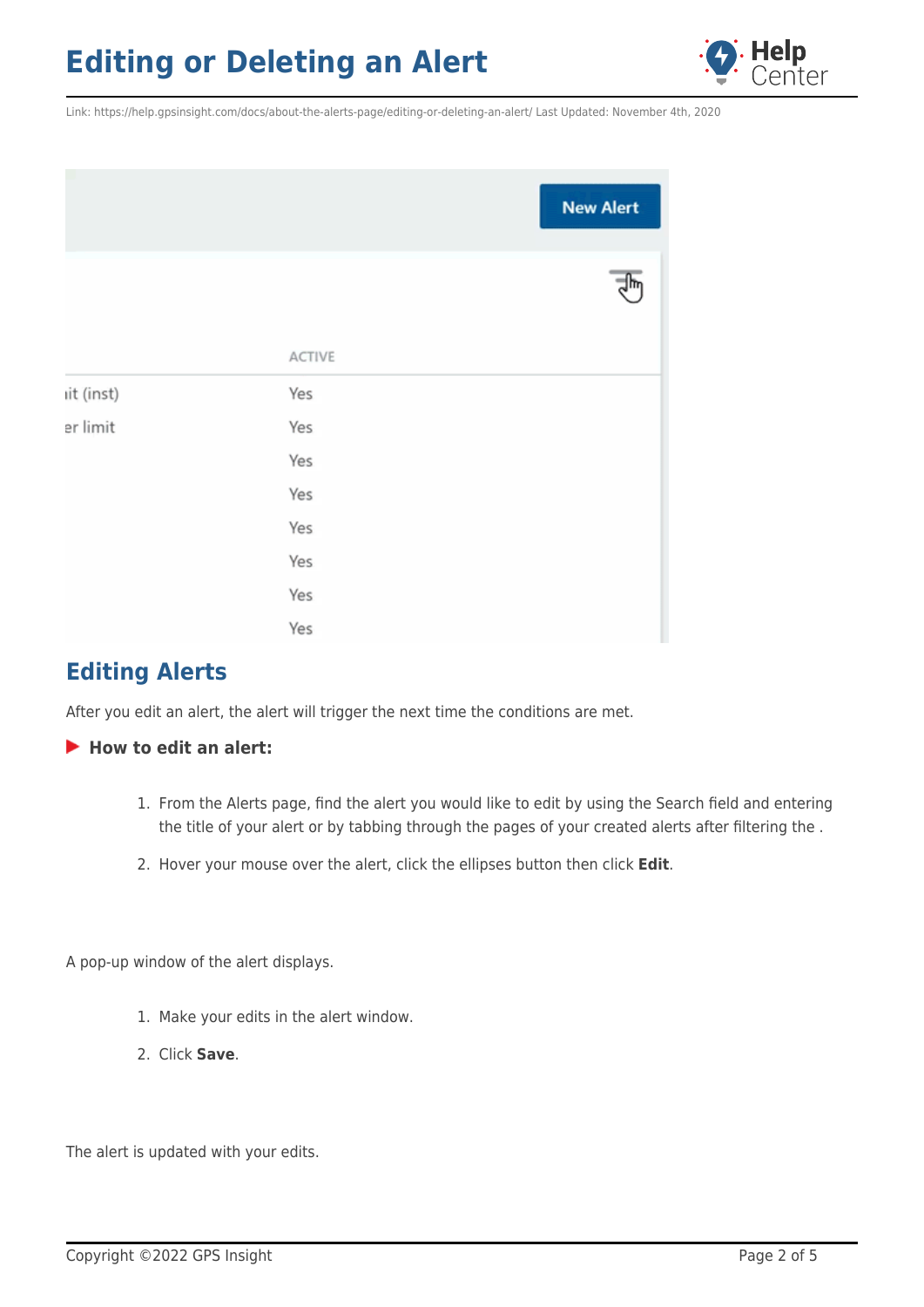

Link: https://help.gpsinsight.com/docs/about-the-alerts-page/editing-or-deleting-an-alert/ Last Updated: November 4th, 2020

| Manage Alerts                       |                               |                           | New Alert |
|-------------------------------------|-------------------------------|---------------------------|-----------|
| ሞ<br>$\alpha$<br>ᆚ                  |                               |                           | $\equiv$  |
| TITLE                               | DATA SOURCE                   | <b>CPTIONS</b>            | ACTIVE    |
| GA-90 MPH Speeding All Vehicles     | ALL VEHICLES                  | mph limit (inst)          | Yes       |
| RD-Posted Speed                     | ALL VEHICLES                  | mph over limit            | Yes       |
| PANIC ALERT                         | ALL VEHICLES                  |                           | Yes       |
| <b>PANIC ALERT</b>                  | ALL VEHICLES                  |                           | Yes       |
| <b>PANIC ALERT</b>                  | ALL VEHICLES                  |                           | Yes       |
| AG-Trouble Alert                    | AG-Vehicles                   |                           | Yes       |
| AG-Red Alert                        | AG-Vehicles                   |                           | Yes       |
| KR-Defective DVIR Alert             | ALL VEHICLES                  |                           | Yes       |
| DL-Test HOS                         | 8019-01                       | 30 minutes                | Yes       |
| SERVICE REMINDER ALERT TEST         | ALL VEHICLES                  | miles, 40 hours, 7 days   | Yes       |
| DVIR ALERT drew                     | ALL VEHICLES                  |                           | Yes       |
| GA-Landmark Alert                   | 8004-04                       | Alena Alert               | Yes       |
| QA-Switch Power Alert               | 8019-01                       | Power Cycle Alert         | Yes       |
| DTC ALERT MIL LIGHT                 | 8051-10                       |                           | Yes       |
| <b>DVIR ALERT</b> drew test         | ALL VEHICLES                  |                           | Yes       |
| OUT OF RANGE ALERT TEST             | ALL VEHICLES                  | 60 min out of range       | Yes       |
| <b>DVIR STATUS ALERT - ISE Test</b> | ALL VEHICLES.                 |                           | Yes       |
| FT DTC ALERT                        | 8409                          |                           | Yes       |
| drew std speed                      | Southeast Assessment Vehicles | mph limit (inst)          | Yes       |
| Alert for Mobile App                | 8066-02                       | Ignition off              | Yes       |
| Manager App Alert                   | 8086-85                       | Ignition off              | Yes       |
| Manager App Alert                   | 8052-99                       | Ignition off              | Yes       |
| Manager App Alert                   | 8052-99                       | Ignition on               | Yes       |
| IGNITION ALERT                      | 8996-00                       | Ignition on               | Yes       |
| Ignition Alert                      | RockStar                      | Ignition off              | Yes       |
| TAMPERING ALERT                     | Southeast Assessment Vehicles | External Power Lost Alert | Yes       |
| Ignition Alert                      | 8002-03                       | Ignition off              | Yes       |
| Ignition Alert                      | 8996-00                       | Ignition off              | Yes       |
| Ignition Alert                      | 8996-00                       | Ignition off              | Yes       |
| Speed Alert!                        | 8128-00                       | mph over limit            | Yes       |
| Ignition Alert                      | 8003                          | Ignition on               | Yes       |
| Clarendon Landmark Alert            | ALL VEHICLES                  | Clarendon                 | Yes       |
| Arcadia II alert                    | ALL VEHICLES                  | Arcadia II                | Yes       |
| Ignition Alert                      | 8005-5000                     | Ignition off              | Yes       |

### **Inactivating Alerts**

If an alert is not needed temporarily, you can inactivate it. Inactivating an alert keeps the settings and prevents you from having to recreate the alert if you ever have the need for it again.

#### ▶ How to inactivate an alert:

- 1. From the Alerts page, locate the alert you would like to put in inactive status and hover your mouse over the alert.
- 2. Click the ellipses button on the right  $(*...')$ .
- 3. Click **Edit**.
- 4. Click the **No** button next to "Active:".
- 5. Click **Save**.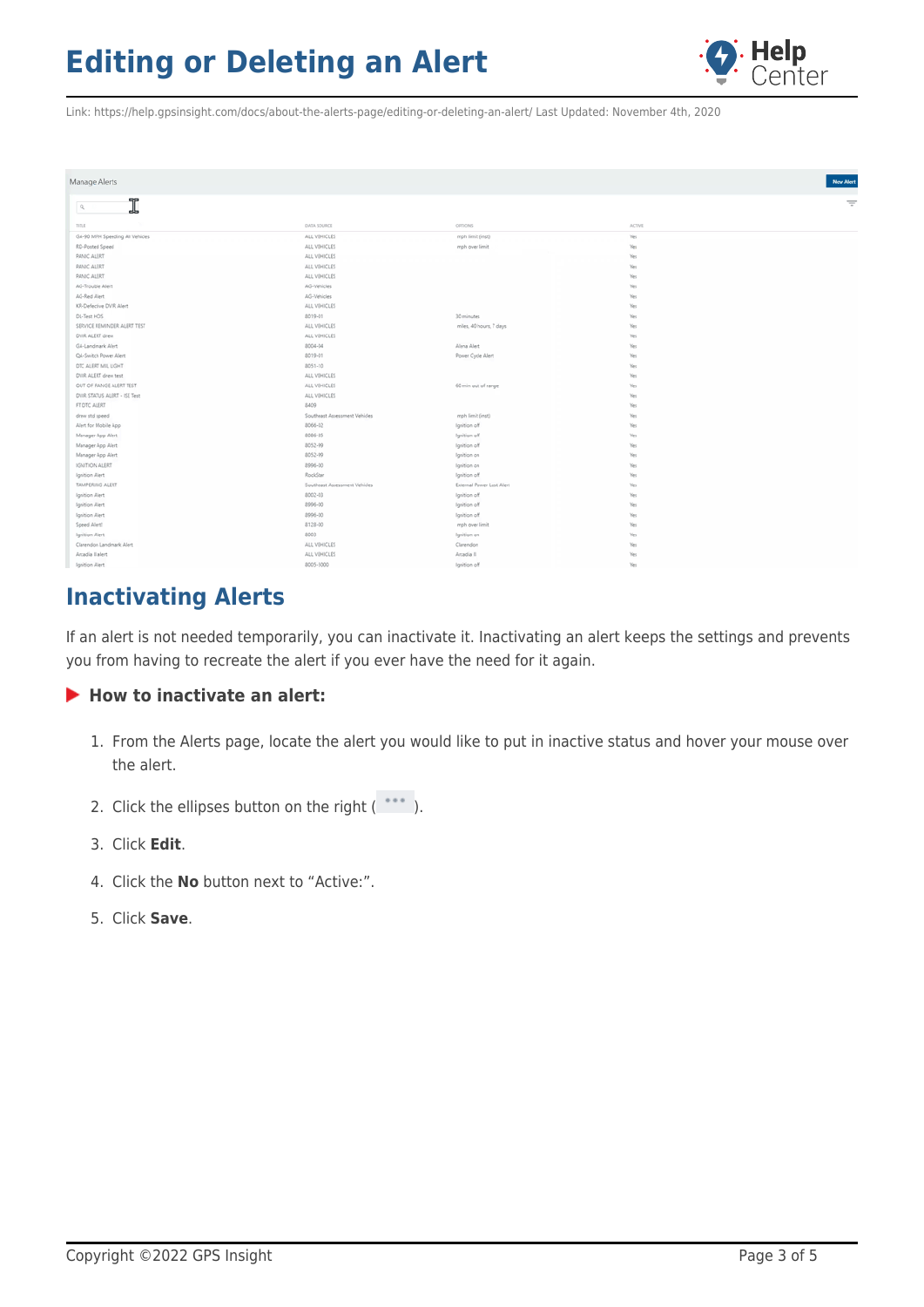

Link: https://help.gpsinsight.com/docs/about-the-alerts-page/editing-or-deleting-an-alert/ Last Updated: November 4th, 2020

| $Q_{\rm c}$<br>I                |                               |                         |            | Ξ |
|---------------------------------|-------------------------------|-------------------------|------------|---|
| TITLE                           | DATA SOURCE                   | OPTIONS                 | ACTIVE     |   |
| GA-90 MPH Speeding All Vehicles | ALL VEHICLES                  | mph limit (inst)        | Yes        |   |
| RD-Posted Speed                 | ALL VEHICLES                  | mph over limit          | Yes        |   |
| PANIC ALERT                     | ALL VEHICLES                  |                         | Yes        |   |
| PANIC ALERT                     | ALL VEHICLES                  |                         | Yes        |   |
| PANIC ALERT                     | ALL VEHICLES                  |                         | Yes        |   |
| AG-Trouble Alert                | AG-Vehicles                   |                         | Yes        |   |
| AG-Red Alert                    | AG-Vehicles                   |                         | Yes        |   |
| KR-Defective DVIR Alert         | ALL VEHICLES                  |                         | Yes        |   |
| DL-Test HOS                     | 8019-01                       | 30 minutes              | Yes        |   |
| SERVICE REMINDER ALERT TEST     | ALL VEHICLES                  | miles, 40 hours, 7 days | Yes        |   |
| DVIR ALERT drew                 | ALL VEHICLES                  |                         | <b>Yes</b> |   |
| GA-Landmark Alert               | 8004-04                       | Alena Alert             | <b>Yes</b> |   |
| QA-Switch Power Alert           | 8019-01                       | Power Cycle Alert       | Yes        |   |
| DTC ALERT MIL LIGHT             | 8051-10                       |                         | Yes        |   |
| DVIR ALERT drew test            | ALL VEHICLES                  |                         | Yes        |   |
| OUT OF RANGE ALERT TEST         | ALL VEHICLES                  | 60 min out of range     | <b>Yes</b> |   |
| DVIR STATUS ALERT - ISE Test    | ALL VEHICLES                  |                         | Yes        |   |
| FT DTC ALERT                    | 8409                          |                         | Yes        |   |
| drew std speed                  | Southeast Assessment Vehicles | mph limit (inst)        | Yes        |   |
| Alert for Mobile App            | 8066-02                       | Ignition off            | Yes        |   |

### **Delete an Alert**

If an alert is no longer needed and will not be needed for the future, you can delete. Deleting an alert permanently removes the settings.

**Note.** If there is a possibility that you may need an alert in the future, we recommend changing the status of the alert to Inactive (see Inactivating an Alert above).

#### **How to delete an alert:**

- 1. From the Alerts page, locate the alert you would like to put in inactive status and hover your mouse over the alert.
	- 1. Hover over the alert you want to edit, and click the ellipses button on the right  $($  \*\*\*  $)$ .
	- 2. Click **Delete** from the dropdown menu.

A pop-up window appears asking: "Are you sure you want to delete this alert?"

1. Click **Delete**.